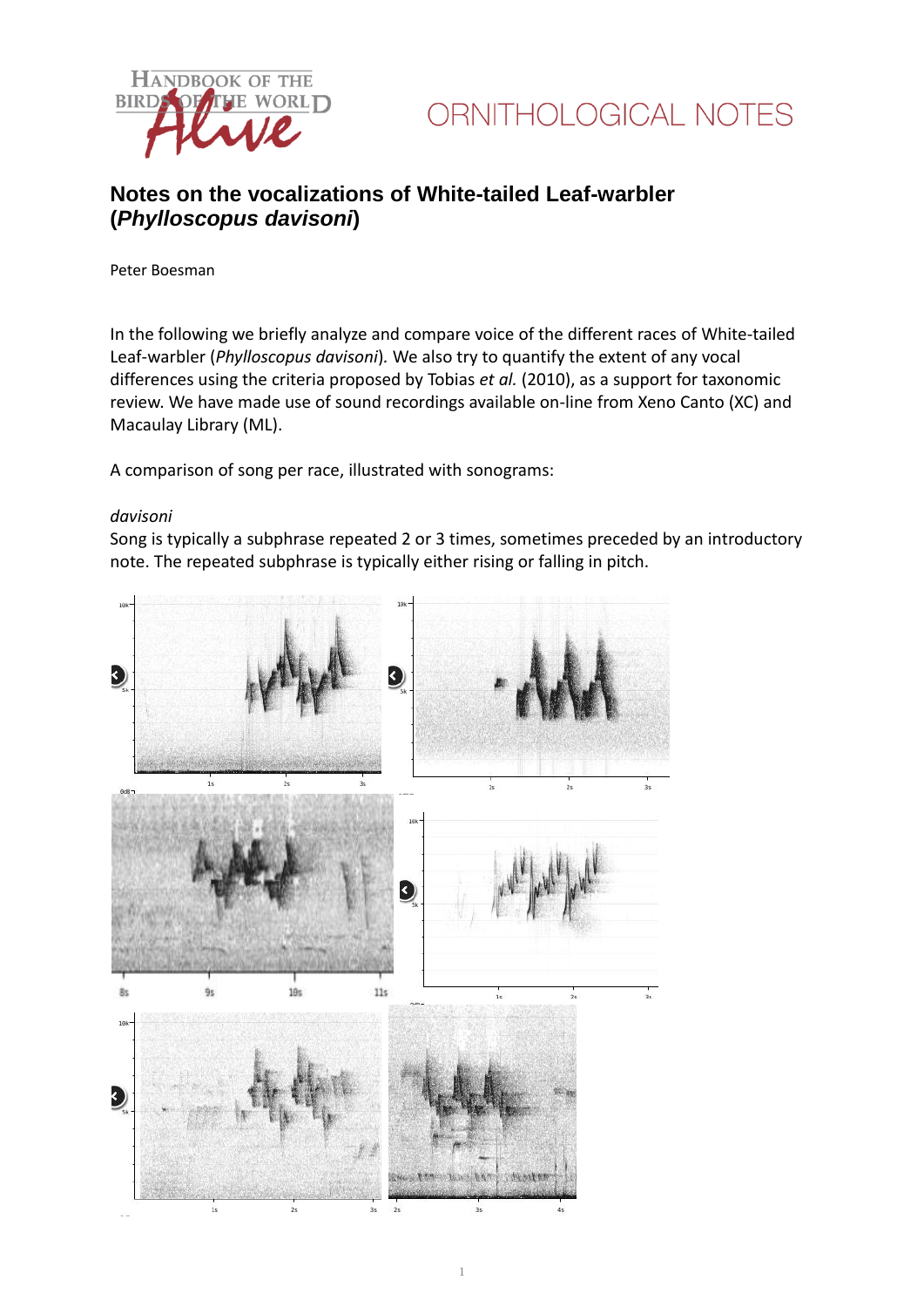

# ORNITHOLOGICAL NOTES

*intensior* Song has a clear repetitive pattern, rather like *davisoni*.



# Other races:

Song of other races is a warbled phrase of about 1.5s long, lacking a clear repetitive pattern. *disturbans*



*ogilviegranti*



*klossi*